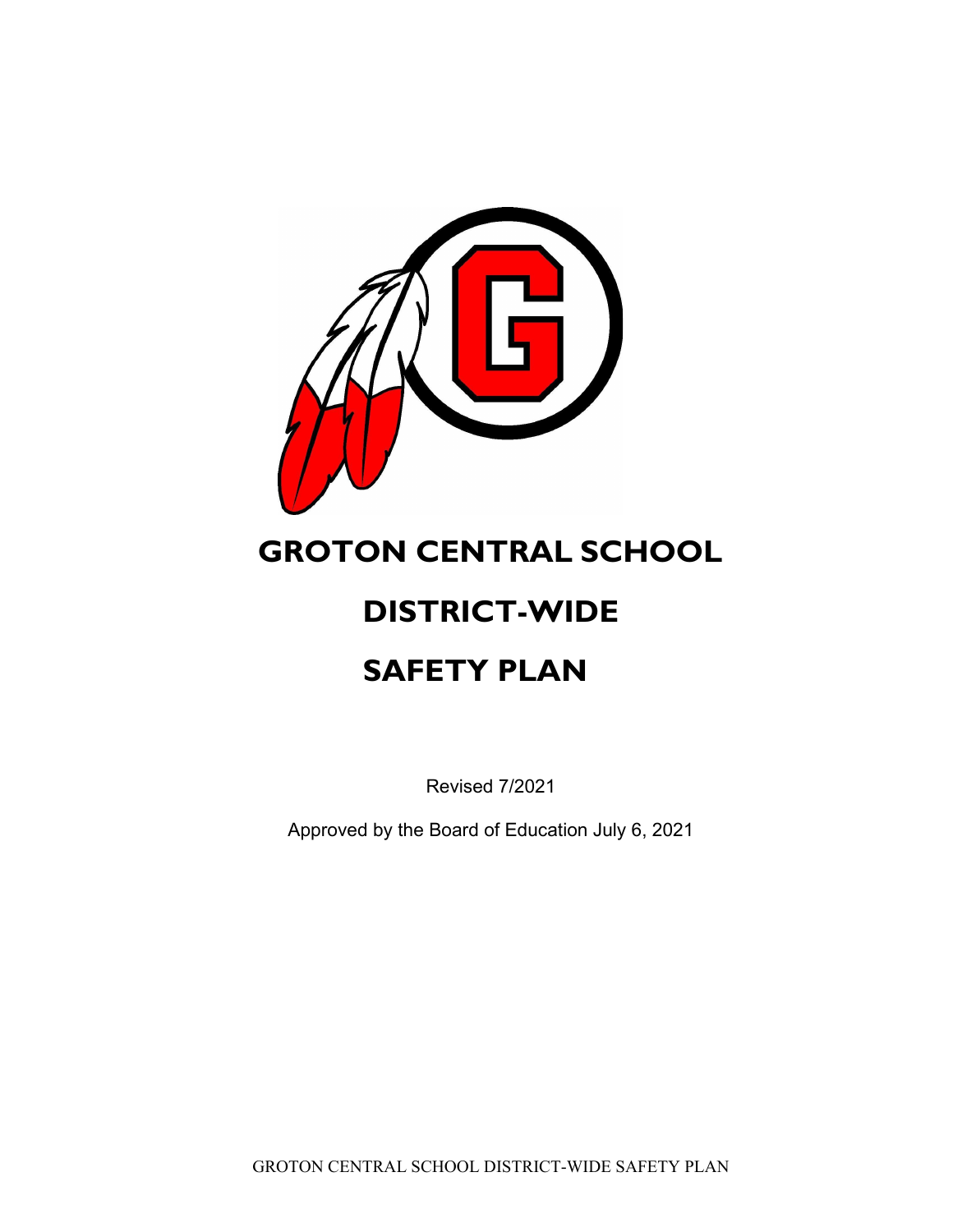#### **INTRODUCTION**

Emergencies and violent incidents in school districts are critical issues that must be addressed in an expeditious and effective manner. Districts are required to develop a District-wide School Safety Plan designed to prevent or minimize the effects of serious violent incidents and emergencies and to facilitate the coordination of the district with local and county resources in the event of such incidents or emergencies. The district- wide plan is responsive to the needs of all schools within the district and is consistent with the more detailed emergency response plans required at the school building level. Districts are at risk for a wide variety of acts of violence, natural, and technological disasters. To address these threats, the State of New York has enacted the Safe Schools Against Violence in Education (SAVE) law. This component of Project SAVE is a comprehensive planning effort that addresses risk reduction/prevention, response, and recovery with respect to a variety of emergencies in the school district and its schools.

Groton Central School District has had a district emergency plan in place for many years. In developing the District-wide School Safety Plan as required by Project SAVE, the plan has been reviewed for compliance with these requirements. The current district-wide plan, based upon the prior emergency plan, is written in the standardized format developed by the New York State Education Department. After revisions were completed, the plan was presented to the Groton Central School District Board of Education for adoption. The plan is updated as needed, and it is presented to the board of Education for their approval of the plan annually.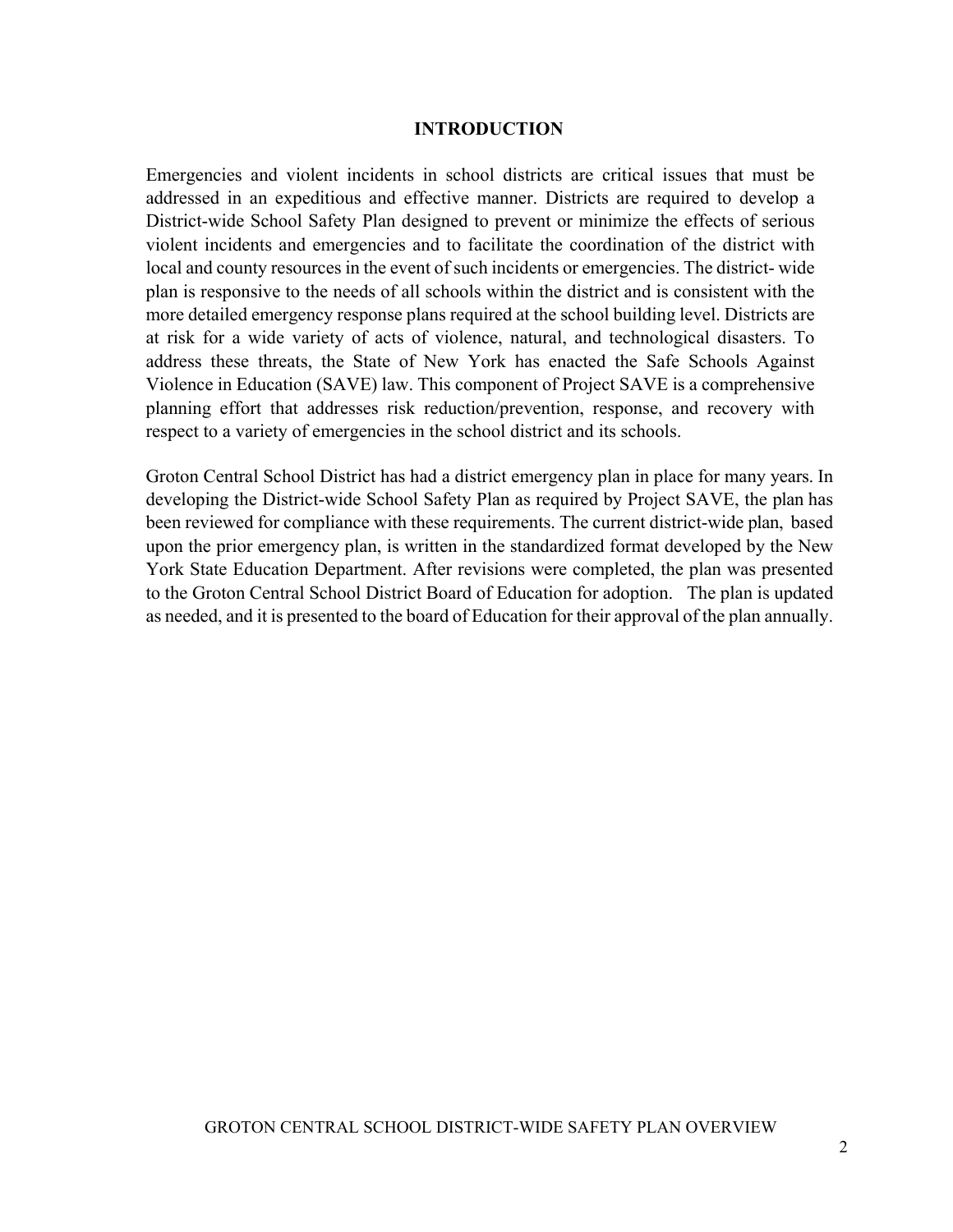# **SECTION I: GENERAL CONSIDERATIONS AND PLANNING GUIDELINES**

# **A. Purpose**

The Groton Central School District-wide School Safety Plan was developed pursuant to Commissioner's Regulation 155.17. The Groton Central School District Board of Education appointed a District-wide School Safety Officer and charged him with the development and maintenance of the District-wide School Safety Plan.

## **B. Identification of School Teams**

The Groton Central School District Board of Education appointed a District-wide School Safety Team consisting of, but not limited to, representatives of the board of education, teachers, administrators, parent organizations, school safety personnel, and other school personnel. This team developed the District-wide School Safety Plan in a series of meetings held during the spring and summer and submitted the completed plan to the Board of Education.

The members of the team for the 2020-2021 school year are:

| Margo Martin     | Superintendent                         |
|------------------|----------------------------------------|
| Nicholas Darling | <b>Facilities Supervisor</b>           |
| Cara Stevens     | Chief Safety Officer                   |
| Brian Kavanagh   | Jr/Sr. High School Principal           |
| Jean Amodeo      | Jr/Sr. High School Associate Principal |
| Kent Maslin      | <b>Elementary Principal</b>            |
| James Sedorus    | <b>Transportation Supervisor</b>       |
| Kelley Neville   | Food Service Director                  |
| Robert Herman    | Tech System Engineer                   |

#### **C. Concept of Operations**

The District-wide School Safety Plan has been developed based on the district's Emergency Management Plan. After the District-wide School Safety Plan was reviewed by the board of education, it was presented to the Building-level School Safety Teams as a basis for developing the Building-level Emergency Response Plans. Protocols reflected in the District-wide School Safety Plan have guided the development and implementation of individual Building-level Emergency Response Plans.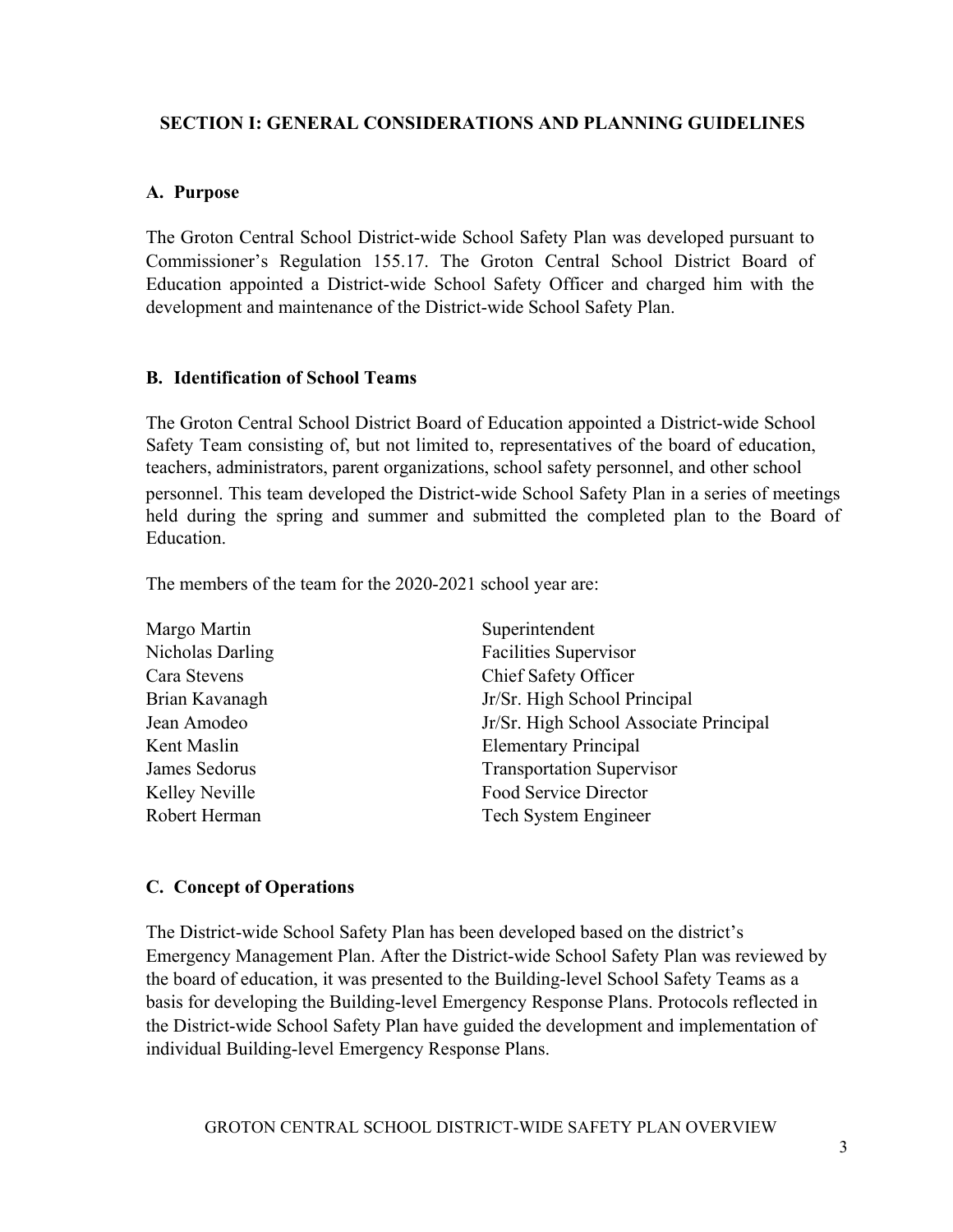The District-wide School Safety Plan was based on the district's Emergency Management Plan. During development of the Emergency Management Plan, data had been collected regarding key elements of the plan, with input from school safety consultants at BOCES.

In the event of an emergency or violent incident, the initial response to all emergencies at an individual school will be by the building Principal, who will activate the Building- level Emergency Response Team upon determination that an emergency exists. The principal or his or her designee will immediately notify the Superintendent of any emergency or violent incident and activation of the Building-level Emergency Response Team. The superintendent will activate the command post and take full charge of the incident, activating the District Emergency Management Team, if necessary.

Upon activation of the Building-level Emergency Response Team, the Superintendent will notify local emergency officials when appropriate. In the interest of speed in response to an emergency, the building principal or designee may request fire, ambulance, and/or police assistance while the superintendent is en route.

Groton Central School District has maintained working relationships with local, county, and state agencies which could offer assistance in time of emergency, including the Tompkins County Emergency Management Office, Tompkins County Mental Health Office, Tompkins County Sheriff's Department, New York State Police, Groton Fire Department, and American Red Cross. Through existing protocols, these agencies and others could supplement the resources available within the district.

# **D. Plan Review and Public Comment**

Pursuant to Commissioner's Regulation, Section 155.17 (e)(3), this plan was made available for public comment at least 30 days prior to its adoption. The public hearing provided for the participation of school personnel, parents, students, and any other interested parties. The public comment session continued until formal adoption of the plan by the Board.

Full copies of the District-wide School Safety Plan and any amendments will be submitted to the New York State Education Department within 30 days of adoption or revision.

This plan will be reviewed periodically during the year and will be maintained by the Chief Safety Officer. The required annual review will be completed on or before September 1 of each year after its adoption by the Board of Education. A copy of the plan will be available at the central administration building and in each school's main office.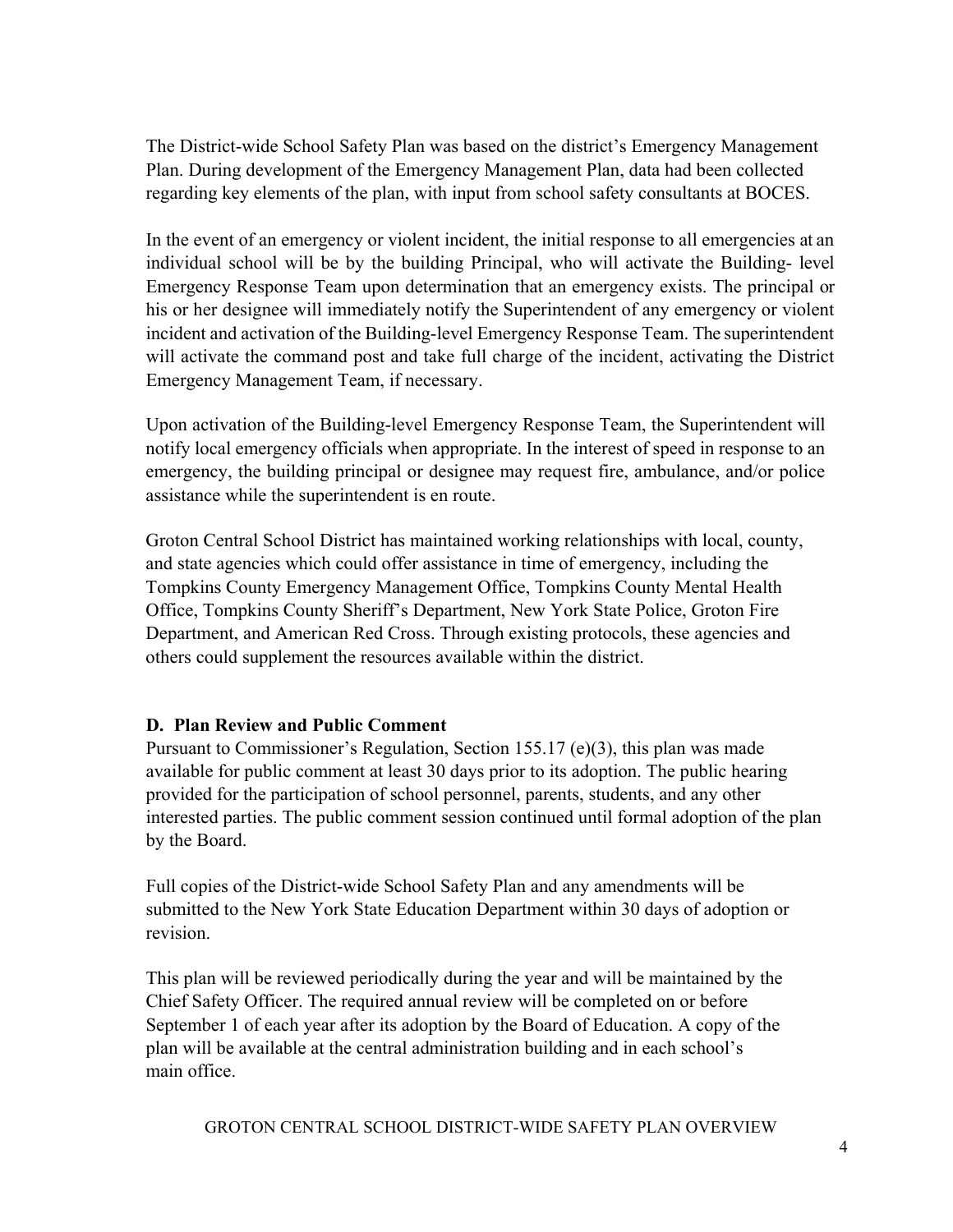# **SECTION II: RISK REDUCTION/PREVENTION AND INTERVENTION**

#### **A. Prevention/Intervention Strategies**

#### *Program Initiatives*

The Groton Central School District recognizes the importance of open communication channels among students and between students and staff. The district also recognizes the importance of all students and staff having a reporting mechanism for potentially violent incidents. The district has a well-established community atmosphere that fosters this type of communication. To continue to improve communications between staff and students, all are encouraged to continue to form relationships of trust and mutual respect. Students who are concerned about violence or bullying may speak to any staff member about their concerns, and are encouraged to speak with the guidance counselor, school psychologist, or building principal regarding their concerns. At the discretion of the guidance counselor, social worker, school psychologist, or principal, a student forum to discuss violence and/or bullying may be initiated at any time.

Any student or staff member with a concern about a potentially violent incident must report the concern or suspicion to the superintendent, principal, guidance counselor, social worker, or school psychologist. Such reports will be kept confidential. Buildings will make appropriate arrangements for anonymous reporting of potential violence. When deemed necessary by the superintendent, the Crisis Response Team may be asked to assess the potential for a crisis in relation to any such report.

#### *Training, Drills, and Exercises*

At least once every school year, Groton Central School District will conduct a test of the emergency plans for sheltering and early dismissal, including transportation and communication procedures for all students and staff. Parents/guardians will be notified in writing at least one week prior to early dismissal drills. The Groton Central School District will also conduct a test of the lockdown procedures. These drills will take place throughout each school year.

Upon notification of a sheltering drill, building principals shall direct pupils and staff to the designated assembly areas or to remain in classrooms as outlined in the Building-level Emergency Response Plans.

During an early dismissal or emergency evacuation drill, pupils will be released to their assigned buses when the buses are announced as available.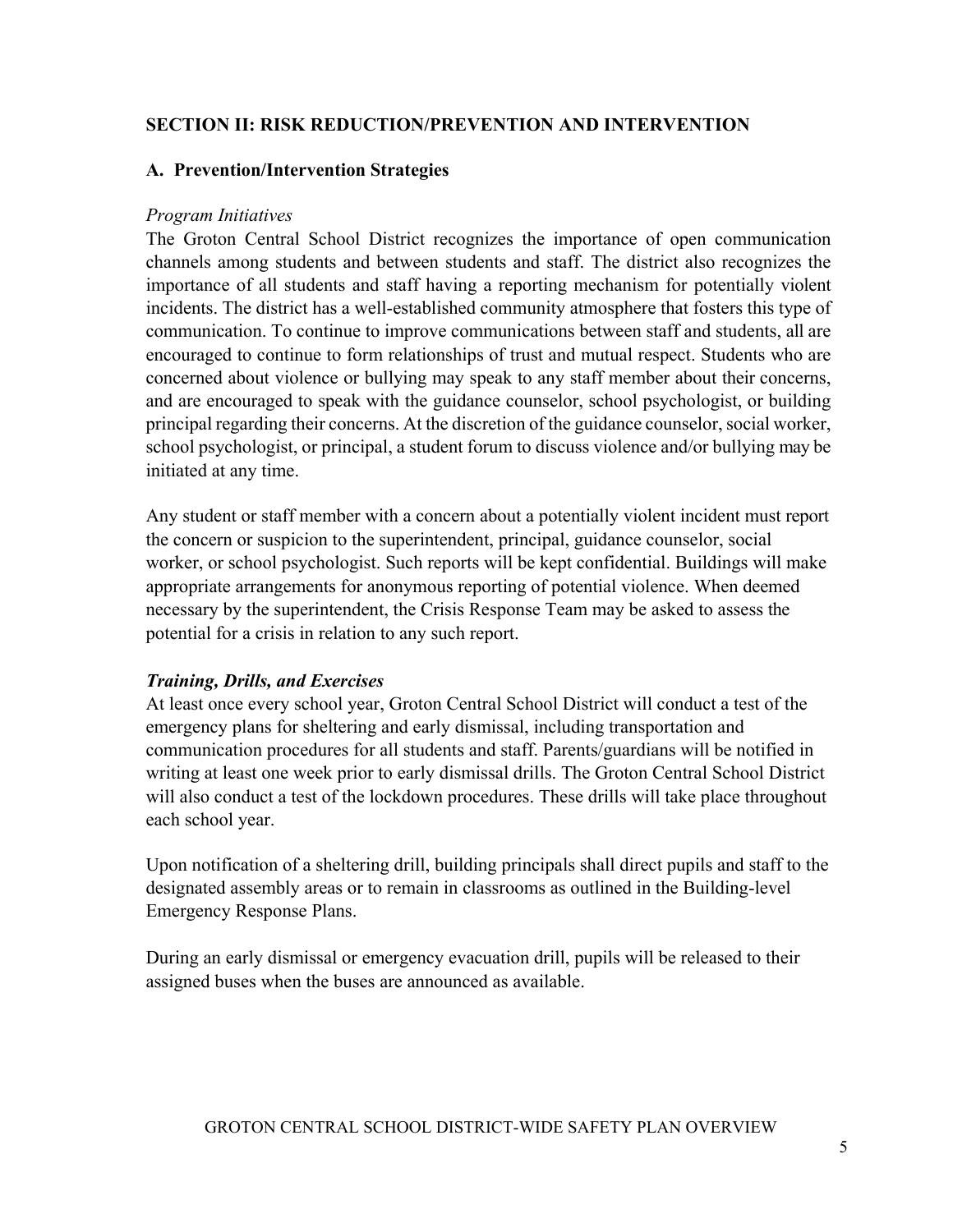At least annually, the Crisis Response Team will conduct a tabletop exercise, which may be coordinated with local and county emergency response and preparedness officials. The Chief Safety Officer will continue to provide training in violence recognition, deescalation, crisis intervention, and school safety procedures to all staff members during regular superintendent's conference days and during new employee orientation*.* 

# *Implementation of School Security*

**Teachers will continue to perform** *hall monitoring* **duties during class change times at the secondary level.** The building principals and teachers monitor the arrival and departure of all students at bus times. Building principals also regularly monitor the lunch room with the assigned staff members. **At the elementary level, the classroom teacher escorts all students as a group to special classes, lunch, recess, etc. Teacher aides will continue to monitor recess activities at the elementary level.** The homeroom teacher will inform students of emergency procedures at the beginning of each school year.

**Visitors to school buildings within the district are required to be "buzzed in" to the vestibule area in each building, sign in at the main office and obtain a Visitor's Pass before proceeding to any other office, classroom, or other area**. Visitors will be issued a pass identifying them as visitors. All staff members are expected to enforce this system and to refer any visitor without a pass to the main office. Visitors in violation of the procedure shall be asked to leave, with police notification by the building principal or designee if necessary.

If the building principal has reason to believe any visitor to the campus is in violation of the code of conduct, the principal may take action as described in the code of conduct.

Building principals will decide when and which doors are unlocked in each building and will designate one entrance as the entrance to be used by visitors. There are some security cameras but no formal hall monitors, etc. located in the hallways or outside the building, however, the Board may consider such at a future time.

# *Vital Educational Agency Information*

Information regarding school population, number of staff, transportation needs, and telephone numbers of key officials of each educational agency located within Groton Central School District is maintained in the administration building.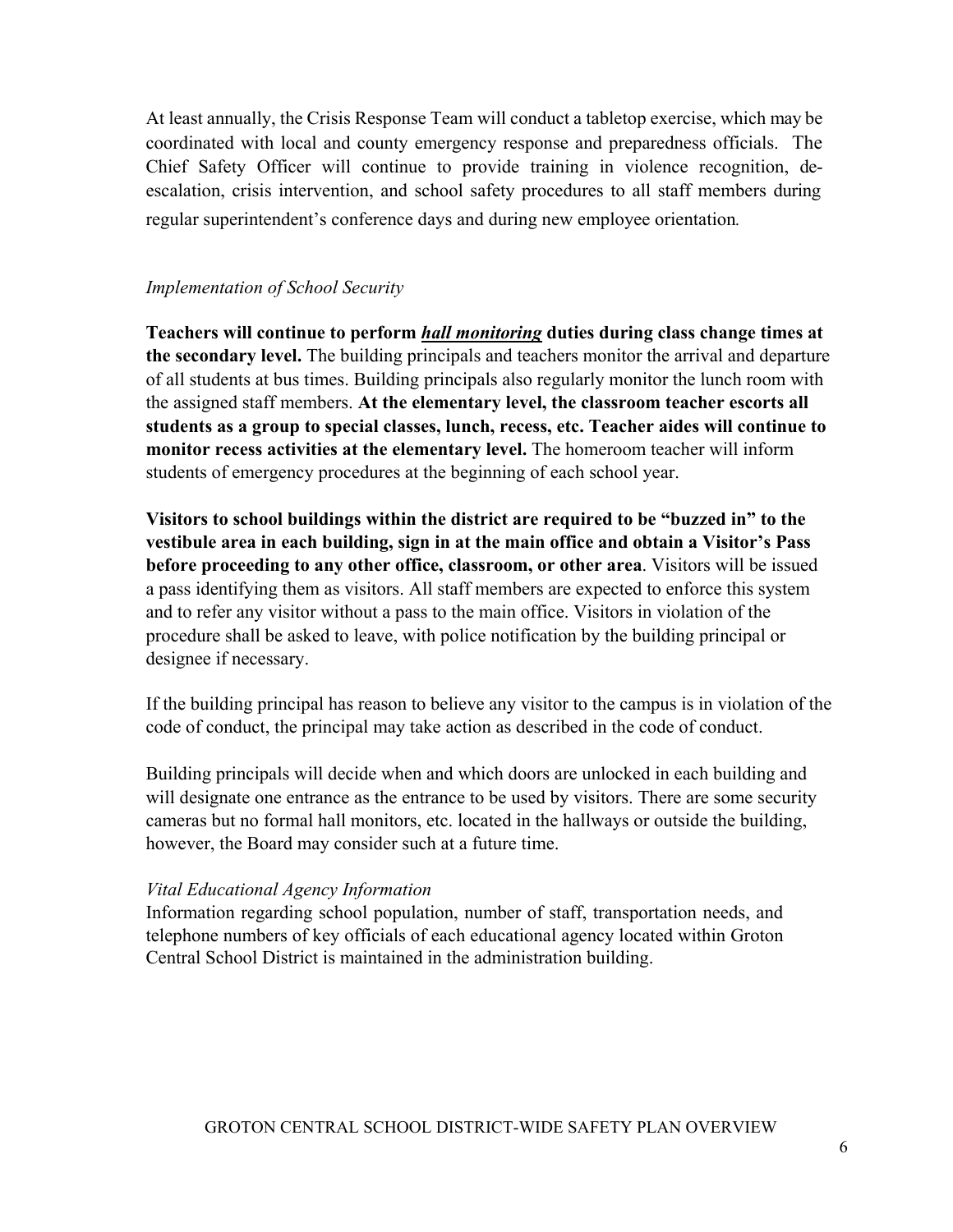### **B. Early Detection of Potentially Violent Behaviors**

Groton Central School District will provide continued training in Bullying Prevention. Training may be provided by district personnel, BOCES personnel, community organizations, local, county or state emergency management or law enforcement agencies, or by any other means deemed appropriate by the superintendent and professional development personnel. The training may include dissemination of informative materials regarding the early detection of potentially violent behaviors, including, but not limited to, the identification of family, community, and environmental factors to teachers, administrators, parents, and other persons in parental relation to students of the school district or board, students and other persons deemed appropriate to receive such information.

## **C. Hazard Identification**

Potential sites of emergency included herein have been identified using the previous district Emergency Management Plan. Other potential sites of emergency may be identified in cooperation with local emergency management agencies and/or BOCES and approved by the District-wide School Safety Team. When other potential sites of emergency are identified, the plan will be amended as the Board deems necessary.

## *● Natural Disasters*

*Severe Weather:* Analysis of weather patterns and previous disasters indicates that the highest likelihood of a natural disaster would be from a severe and sudden winter storm. Severe thunderstorms with high winds also have been known to cause significant damage in the area. Tornadoes and 'microbursts" have been recorded within Tompkins County and neighboring counties in recent years. Our schools could be impacted by these disasters by blocking transportation routes, causing loss of power and/or landline telephone communications, or damaging the buildings themselves.

*Flooding:* The Owasco Inlet is less than one eighth mile from the Jr./Senior High School campus. It has a history of flooding which could impact the school by cutting normal transportation routes. Flash flooding of several creeks in the area may also impact transportation. There is a moderate risk of damage (principally flooding) from hurricane path storms. In addition to transportation concerns, loss of power and/or landline communications could be a concern during a flood situation.

*Earthquake:* There is a moderate risk of damage from an earthquake, which could include damage to the buildings themselves, interference with normal transportation routes, or loss of power and/or landline communications.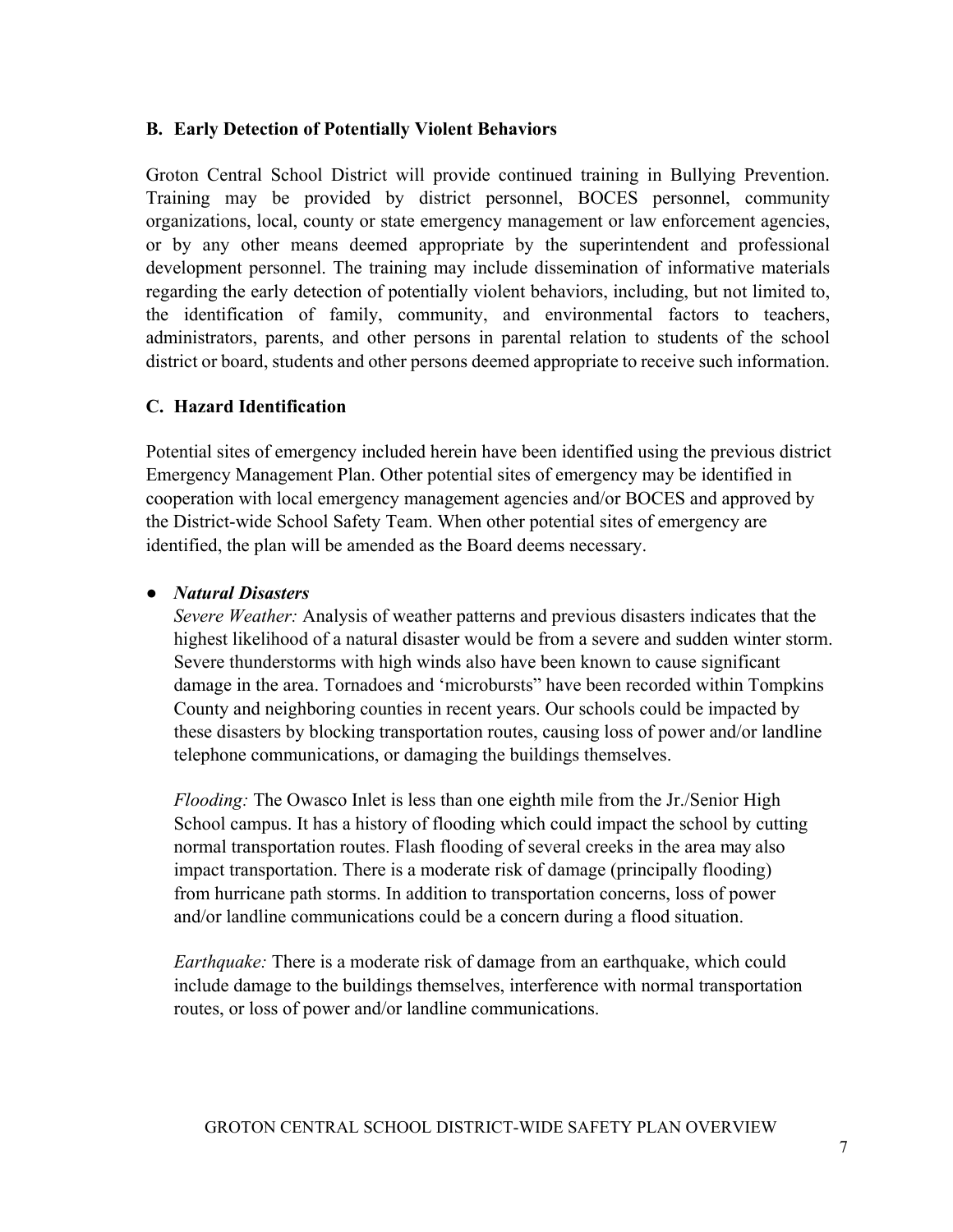### *● Man-made Disasters*

*Highways:* The Groton Central School Jr/Sr. High School (and District Office) complex is adjacent to NY State Route 38 and is approximately 2-3 miles from NY State Route 34B. There is some risk associated with toxic fumes or other leakage due to an accident on these highways.

*Railways:* There are no railways in the Greater Groton area.

# *● Civil Disturbances*

Groton Central School Buildings have as much likelihood of being attacked by a sniper, hostage taker, or bomb threat as any other institution that houses students from a variety of backgrounds.

## *● Other Disasters*

Fire, explosion, equipment failure, water line breaks, toxic substance release, or mass illness such as food poisoning could occur in any building. Therefore, these types of disasters are covered in the Building-level Safety Plans. General plans for some of these disasters are included herein as they relate to a district-wide emergency.

## *● Field Trips*

Should an emergency be encountered during a field trip, the bus driver will immediately contact the transportation office to report the incident. If contact cannot be made with the transportation office, the teacher, coach, or other person in charge will contact the Principal, or Superintendent. If the incident involves injury or death, it is the responsibility of the Superintendent to notify family members as soon as possible and to make any communications with the media.

#### ▪ *Business Travel*

Should an emergency be encountered while an employee is on business travel, the staff member will immediately contact the transportation office and the staff member will also immediately contact his/her supervisor. If the incident involves injury or death, it is the responsibility of the Superintendent or Emergency Management Coordinator to notify family members as soon as possible and to make any communications with the media.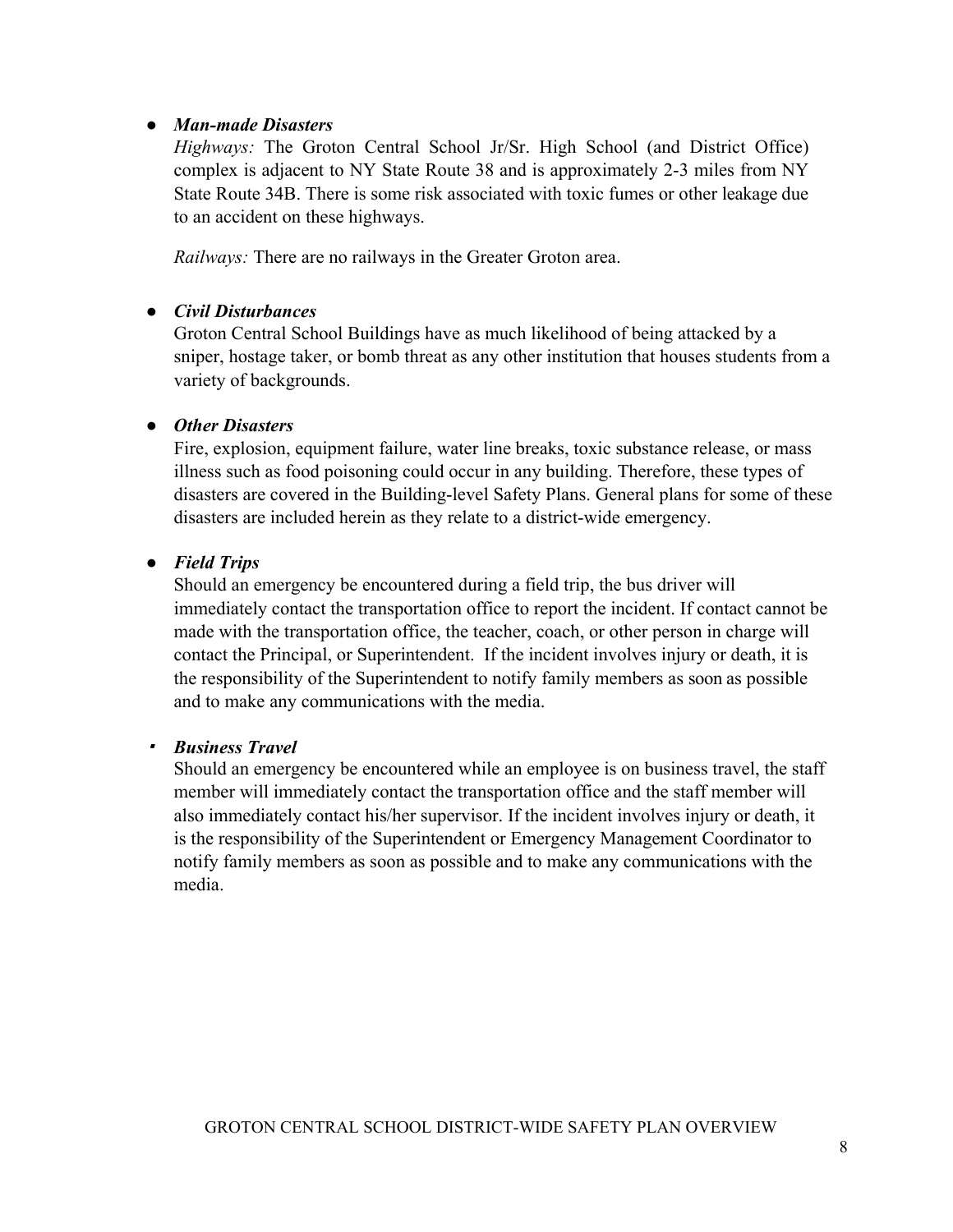# **SECTION III: RESPONSE**

### **A. Notification and Activation (Internal and External Communications)**

In the event of a violent incident on school property, it is the responsibility of the superintendent or his/her designee to notify law enforcement agencies. Phone numbers for contacting the appropriate agencies will be maintained in the administration building and are as follows: New York State Police, 607-756-5604, and Tompkins County Sheriff's Dept. (607) 257-1345. **All other county emergency services are accessed by calling 911.** Messages regarding school early dismissal, sheltering-in-place, or evacuation of a school will be sent to the broadcast media by the Clerk of the Board. It is in operation at the time. Otherwise the media will be notified by telephone if available. If possible, parents will be notified using the district's digital voice and/or text systems in the event of an early dismissal or violent incident (if appropriate); however, parents are encouraged to be aware of media announcements and District Website regarding early dismissal. Prepared messages will be available to all media, as determined by the superintendent. Parents or guardians may be notified of a violent incident at school via letter home from the superintendent, if appropriate.

Local education agencies within the district will be notified by telephone and/or fax, if possible. In the event telephone service is out of order, other means of communication, including the use of a messenger, if possible, will be utilized. Other Communications Equipment:

- 1. The Weather Channel and NOAA Federal Updates.
- 2. Manually tuned, battery powered AM-FM commercial radio receiver at the command post, will be used to monitor emergency broadcast system announcements.
- 3. Radio receiver/transmitter capable of being set on school bus frequencies.
- 4. Scanner to monitor local emergency channels.
- 5. Hand held radios currently in use in different buildings and departments.
- 6. Cell phones.

#### *External Communications*

The Information Officer (Superintendent), in conjunction with the Emergency Management Coordinator shall issue all public communications, prepare news releases, and brief the media as appropriate. *NO GROTON CENTRAL SCHOOL DISTRICT EMPLOYEE WILL PROVIDE INFORMATION TO THE MEDIA DURING OR AFTER AN EMERGENCY UNLESS SPECIFICALLY AUTHORIZED TO DO SO BY THE SUPERINTENDENT.*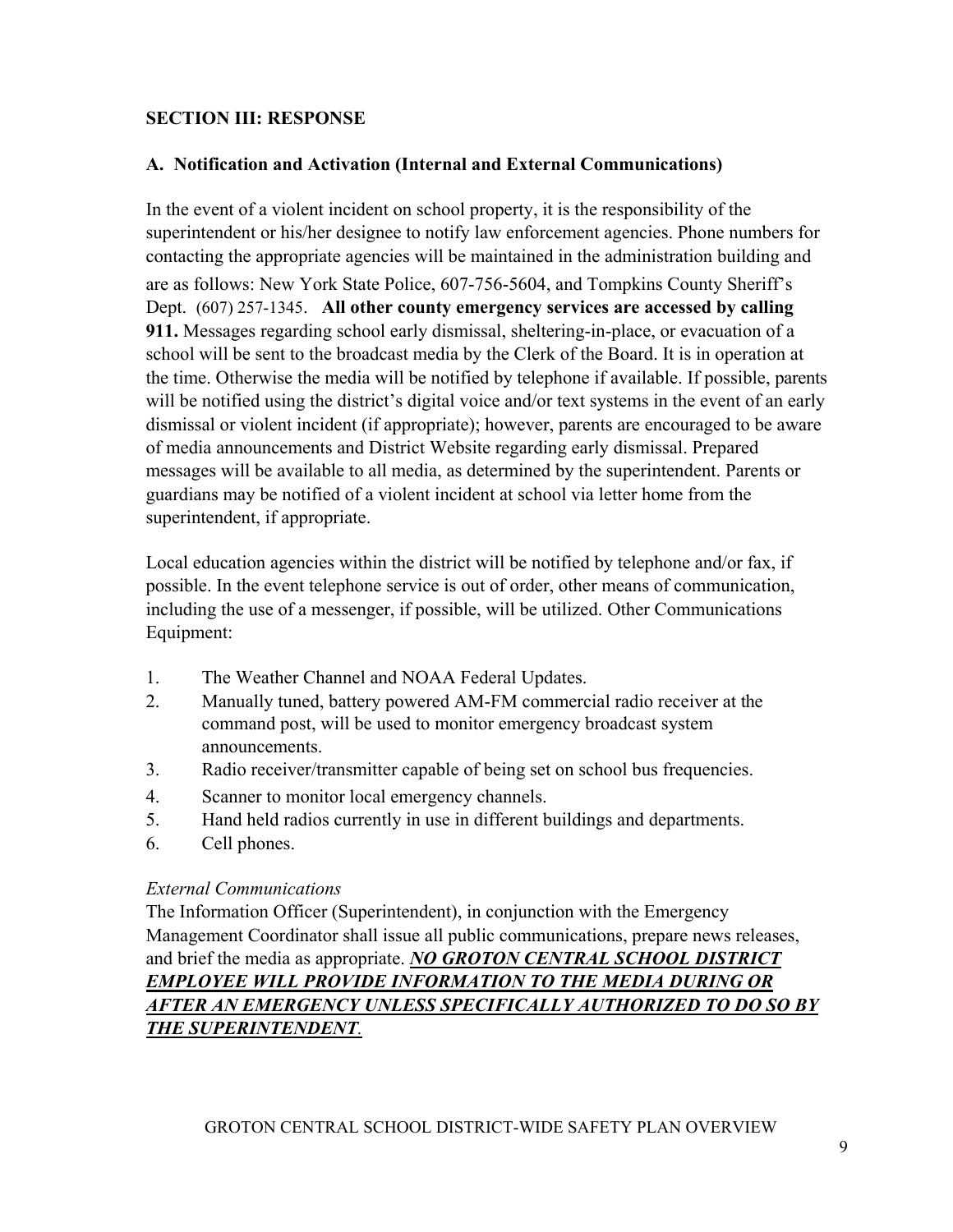#### *Family Notification*

In the event of an injury or death of Groton Central School District students or staff, family members shall be notified as soon as possible. Responsibility for notification: Superintendent and/or Emergency Management Coordinator

#### *Media Announcements*

Media will not be given information regarding injuries or deaths until next of kin have been notified and the Superintendent has authorized release of information.

# **B. Situational Responses**

#### *Chain of Command*

The superintendent has designated the following individuals to act in her/his absence in case of emergency:

| <b>First Designee</b> | Kent Maslin, Elementary Principal            |
|-----------------------|----------------------------------------------|
| Second Designee       | Brian Kavanagh, Jr/Sr. High School Principal |
| Third Designee        | Nick Darling, Facilities Supervisor          |

#### *Multi-Hazard Response*

Following are the district's multi-hazard response plans for taking actions in an emergency. These plans are for emergencies that affect the district as a whole and supplement but do not supersede any Building-level Emergency Response Plans.

#### *Responses to Acts of Violence: Implied or Direct Threats*

**Any Groton Central School District employee or volunteer made aware of any threat of violence, whether direct or implied, by a student, staff member, or visitor while on school property will immediately report such threat to the building principal or his/her designee.** The building principal or designee may use de-escalation techniques, if trained, or call upon other trained staff to use de-escalation techniques. The building principal or superintendent may also take any necessary action as described in the Groton Central School District Code of Conduct.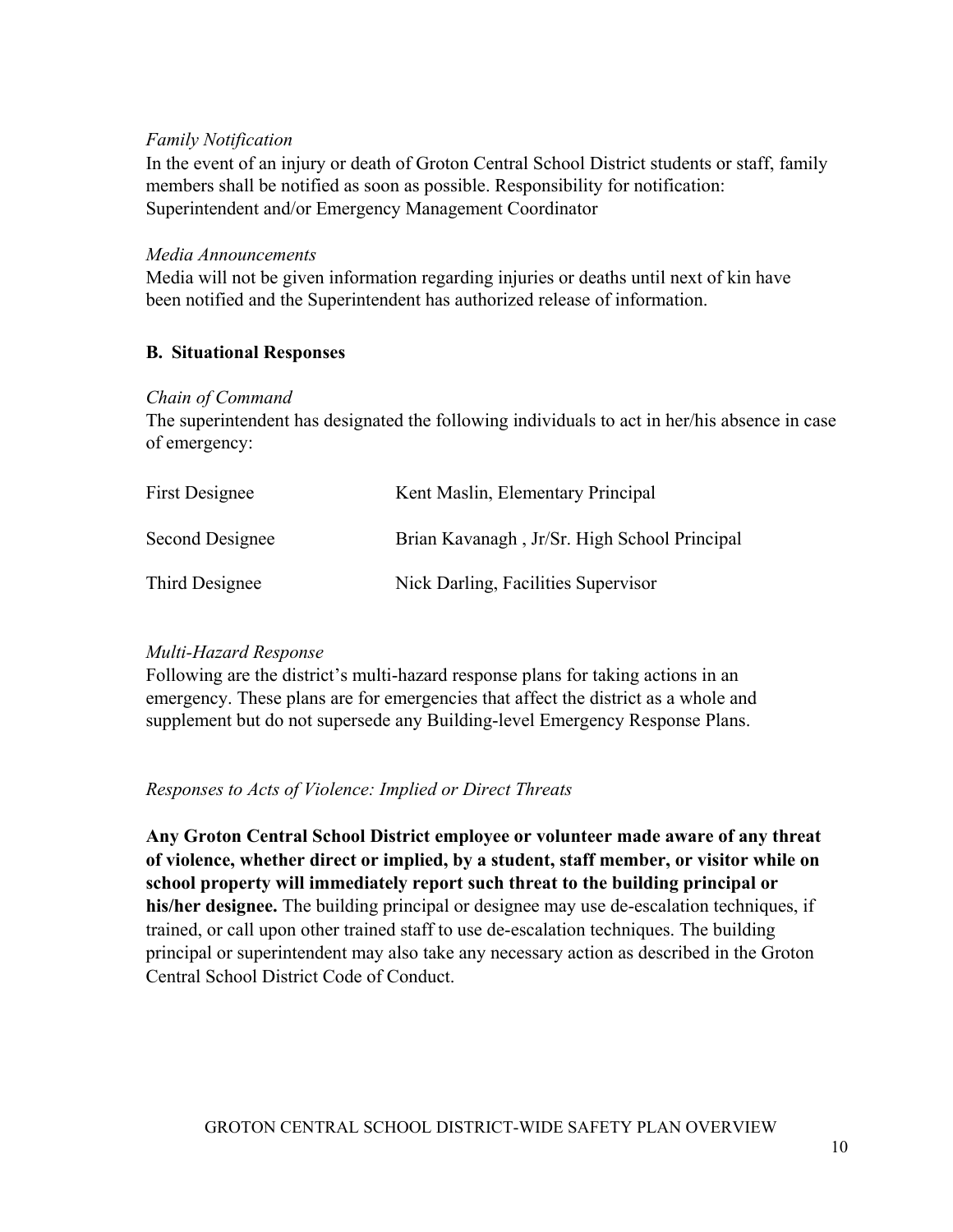Any student who is aware of any threat of violence, whether direct or implied, toward a student, staff member, visitor, or other person or persons, will immediately report such threat to a Groton Central School District staff member. The staff member will then immediately report such threat to the building principal as described above. If desired, the student may make such report anonymously.

## *Acts of Violence*

Any district employee or student who witnesses or is made aware of any act of violence by a student, teacher, other school personnel, or visitor upon any other person shall immediately notify the building principal.

The building principal may take intervening action to immediately isolate the area, if the situation warrants, and will determine the level of threat in consultation with the superintendent. If necessary, the principal may initiate a lockdown procedure.

The principal will refer to the district code of conduct and take any necessary action as soon as practicable. The principal may contact appropriate law enforcement agencies to report acts of violence in accordance with the code of conduct and after consultation with the superintendent.

# *Response Protocols*

In the event of an emergency, it is the responsibility of the superintendent or his/her designee to notify law enforcement agencies. Phone numbers for contacting the appropriate agencies will be maintained in the administration office. Messages regarding school early dismissal, sheltering-in-place, or evacuation of a school will be sent to the broadcast media and posted to the District's website by the Clerk of the Board. The media will be notified by telephone and by logging into the District's account on the media's website. If possible, parents will also be notified by the district's digital voice and/or text systems in the event of an early dismissal; however, parents are encouraged to be aware of media announcements and the District Website regarding early dismissal. Prepared messages will be available to all media, as determined by the superintendent. Parents may be notified of a violent incident at school via letter home from the superintendent, if appropriate.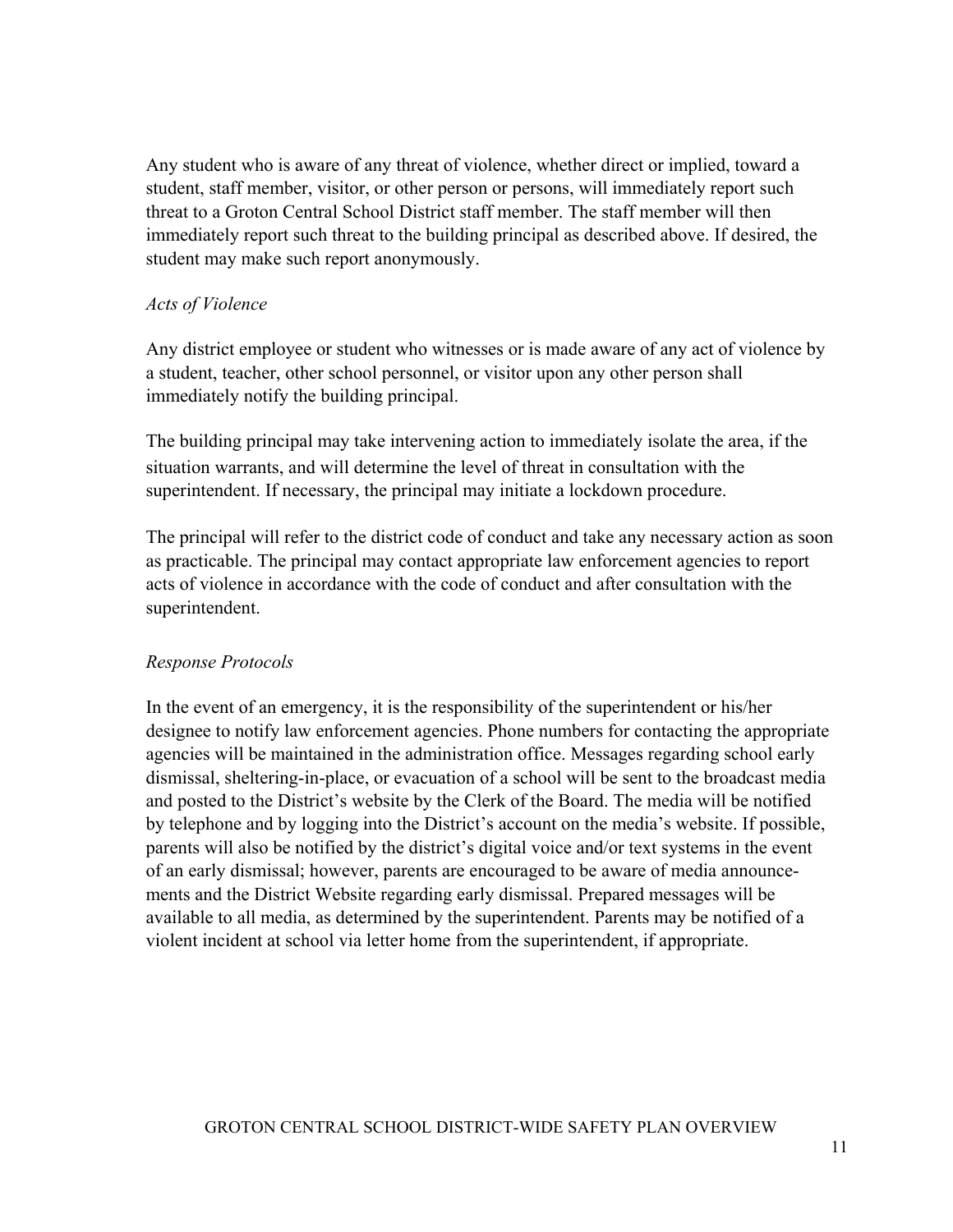Other Communications Equipment:

- 1. The Weather Channel and NOAA Federal Updates.
- 2. Manually tuned, battery powered AM-FM commercial radio receiver at the command post, will be used to monitor emergency broadcast system announcements.
- 3. Radio receiver/transmitter capable of being set on school bus frequencies.
- 4. Scanner to monitor local emergency channels.
- 5. Hand held radios currently in use in different buildings and departments.
- 7. District cell phones.

In the event of an internal emergency that may endanger the health and welfare of students and staff, the superintendent has final discretion regarding appropriate responses. Such emergencies include, but are not limited to bomb threats, hostage takings, intrusions, and kidnappings. The superintendent may consult with the building principal, Emergency Management Coordinator, or other appropriate personnel in making the determination of how to respond. The superintendent may also consult with law enforcement or emergency response personnel. In the absence of the superintendent, the chain of command for emergencies will be followed.

## *External Communications*

The Information Officer (Superintendent), in conjunction with the Incident Commander, shall issue all public communications, prepare news releases, and brief the media as appropriate. *NO GROTON CENTRAL SCHOOL DISTRICT EMPLOYEE WILL PROVIDE INFORMATION TO THE MEDIA DURING OR AFTER AN EMERGENCY UNLESS SPECIFICALLY AUTHORIZED TO DO SO BY THE SUPERINTENDENT.*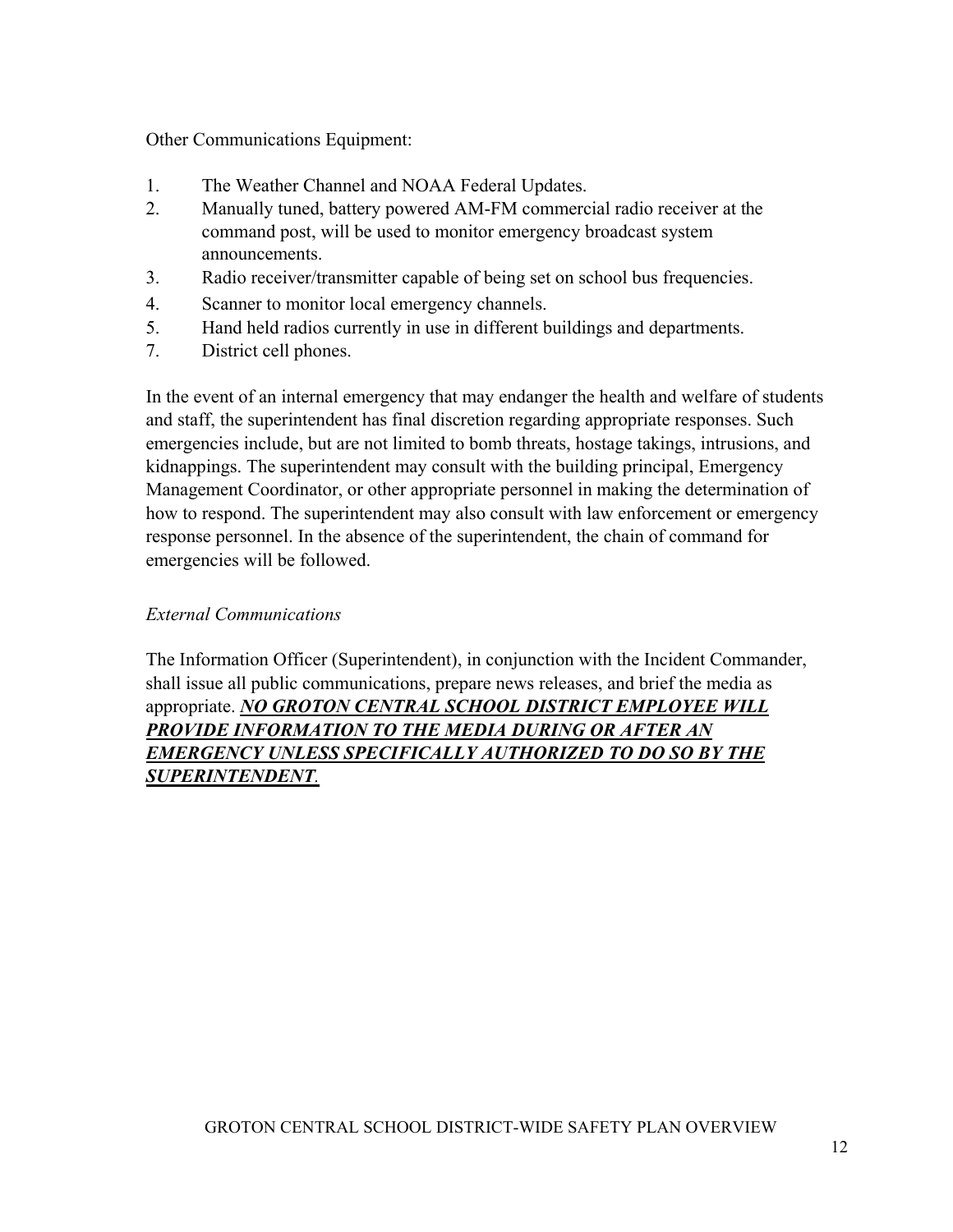# **C. Hazard Guidelines**

The District-wide School Safety Plan includes multi-hazard response plans for taking actions in response to an emergency. The signal that an emergency exists at Groton Central High School is "LOCKDOWN" either over the P.A. system or from a recognized messenger. When the signal is received by a teacher or other staff member, the teacher or other staff member is to follow the protocol that has been established on the Emergency Response Card and await further instructions. If the fire alarm sounds after the signal is received, it is to be disregarded unless it is obvious to the staff member that there is immediate danger (fire or smoke in the room, etc.) by remaining in place. If the fire alarm sounds with no "LOCKDOWN" signal, all staff should follow the normal fire evacuation procedure.

# **Operating Procedures for specific Crisis refer to Appendix 3**

## **D. Evacuation Procedures**

Policies and procedures have been developed for the safe evacuation of students, teachers, other school personnel, and visitors to the school in the event of a serious violent incident including:

#### *Evacuation*

- When the principal is present, he/she shall determine if evacuation is necessary. If evacuation is necessary:
	- Evacuation will be to the next closest Groton Central Building, if it is safe to do so.
	- The signal to evacuate will be by PA announcement or via messenger (Principal, nurse, or aide) to each room.
	- The custodian will sanitize the evacuation route, including areas around homes near the evacuation route.
	- Students, teachers, other school personnel, and visitors will exit the main entrance or proceed through the corridor to the receiving school.
	- Teachers will take attendance to assure everyone is accounted for.
	- The Principal will notify the Superintendent.
	- The district will notify parents as per the District-wide Plan.
- If the principal is not present during school, the principal's designee and/or custodian will implement the above plan.
- Before or after school hours when the principal is not present, the custodian will implement the plan. Evacuation will be to the next closest safe Groton Central Building. The person in charge of the activity (per the Use of Building Request)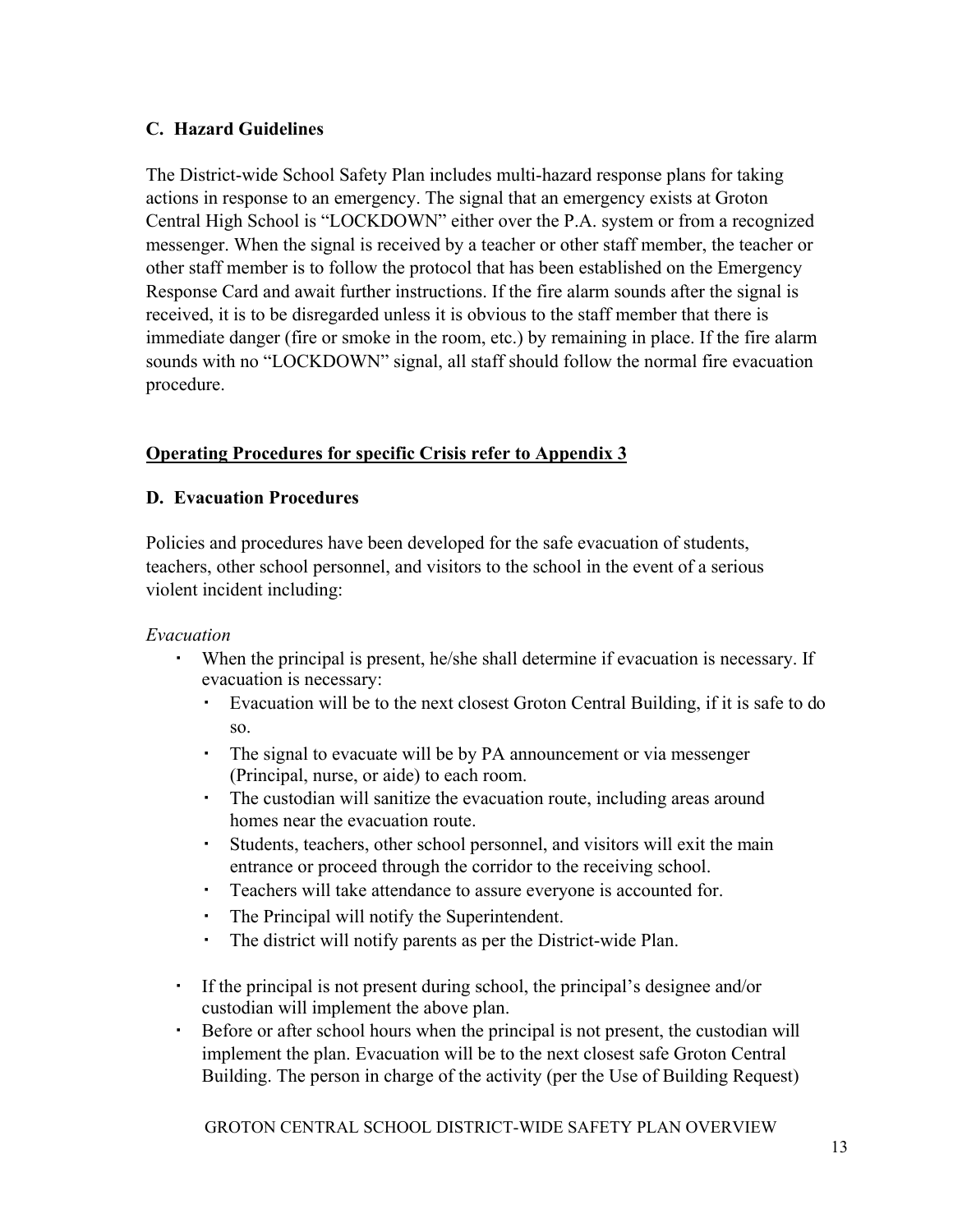will assure that everyone is accounted for and stay with those evacuated and await instructions from the Superintendent (or her designee), Incident Commander, or other principal. Phone lines must be kept open for emergency purposes, so no outgoing phone calls will be permitted, except by district personnel. In the event there is no custodian or other responsible district employee present, the person in charge of the activity per the Use of Building Request will take appropriate action and immediately notify the principal or designee.

## *Arrangements for Obtaining Emergency Assistance from Local Government*

In the event outside assistance is needed from local government emergency agencies, the superintendent, Emergency Management Coordinator, or designee will call 911 for fire or EMS response.

## *Procedures for Obtaining Advice and Assistance from Local Government Officials*

When necessary, the superintendent or designee will contact the Tompkins County Emergency Management Coordinator at 607-257-3888 ( FAX: 607-266-8035) to obtain advice and assistance.

The district has identified resources available for an emergency from the American Red Cross, Groton Fire Department, Tompkins County Sheriff's Dept., and the New York State Police. An agreement with the American Red Cross and Groton Central Schools is updated annually. Red Cross services may be obtained by contacting the office at (607) 273-1900.

# *District Resources Available for Use in an Emergency*

The district has at its disposal the physical facilities for use in an emergency. The facilities include three gymnasiums and two kitchens, as well as large lunchrooms in the Jr/Sr. High school, and the elementary school. The district stocks limited medical supplies in each of its two nurses' offices.

The district also has 18 buses, 3 vans, and 1 car.

# *Procedures to Coordinate the Use of School District Resources and Manpower during Emergencies*

When the Red Cross or Tompkins County requests use of Groton Central School buildings for a shelter during an emergency, or when students from another school are evacuated to a school, the superintendent or designee will approve such use. The Incident Commander and as many members of the Crisis Management Team as needed will staff the Command Post to coordinate activities and assist in communications.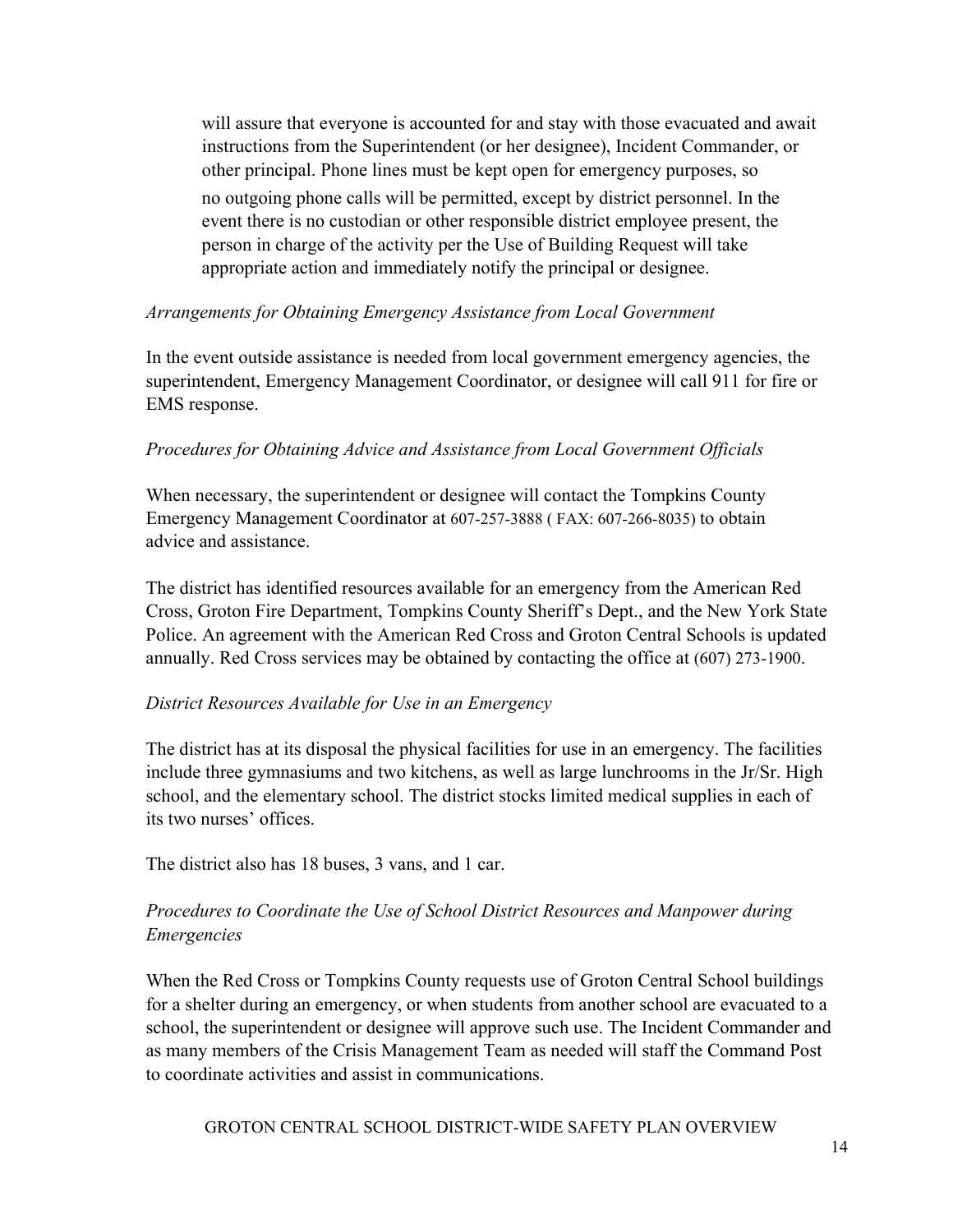The Chief Safety Officer or his designee will tour the portion of the building to be used with the Red Cross or county representative prior to occupancy to assess condition and inventory any equipment present.

The manager of the cafeteria will be called in to supervise the use of the kitchen facilities. In the manager's absence, staff familiar with the kitchen will be assigned this duty.

Members of the maintenance or custodial staff familiar with the building will be assigned around the clock to assist the Shelter Coordinator and volunteers in assuring appropriate maintenance of the facility.

There are currently no volunteer Emergency Medical Technicians on staff. All school nurses and coaches are required to maintain basic first aid and CPR certifications and may be called upon in case of an emergency.

# *Protective Action Options*

#### Early Dismissal

Early dismissal may be considered as an option in the following circumstances:

- Flood Warning
- Severe Windstorm, Snowstorm, or Tornado Warning
- Fire
- Strategic Alert
- Post Disaster

Early dismissal should be used only if it is likely that all students will not reach their homes safely and be reunited with a family member or other responsible person. If a communitywide disaster is impending, it may be preferable to evacuate the students to a safe location where parents can pick them up. It may also be necessary to shelter in place during or following an emergency.

The decision for early dismissal rests solely with the superintendent, or his/her designee in the event the superintendent is unavailable.

Early dismissal will be announced on local media, and through the district's digital voice and/or text systems. The superintendent will notify the transportation supervisor immediately upon deciding to close school early. The transportation supervisor will summon all available drivers and may use emergency drivers as needed.

Building principals will remain at school until being notified by the transportation

GROTON CENTRAL SCHOOL DISTRICT-WIDE SAFETY PLAN OVERVIEW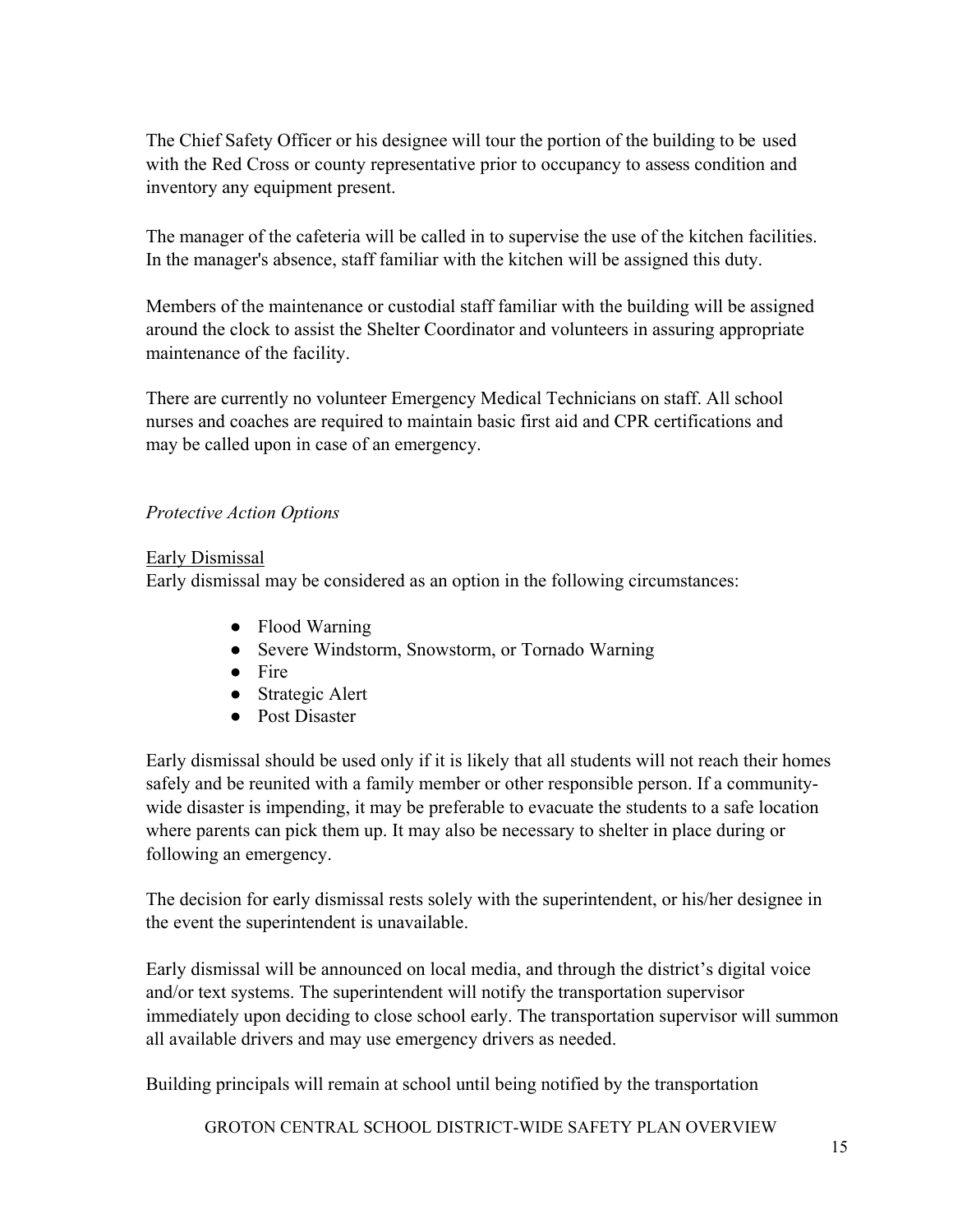supervisor that all students have been returned home.

Evacuation (Before, during, and after school hours)

In the event of an impending emergency, which may necessitate evacuation, the superintendent and Emergency Management Coordinator will closely monitor the situation and determine the level of threat.

If it is determined that an evacuation is necessary, all Groton Central School District staff licensed to drive school buses will be released to the transportation supervisor.

The decision for emergency evacuation shall be announced on the public address system, and any bus loading procedures that must be changed from the normal routine will be announced. The superintendent and Chief Safety Officer shall facilitate and supervise the rapid loading of school buses.

It may be appropriate to evacuate a school building in the event of fire, explosion, some toxic chemical releases, after earthquakes, or when ordered by law enforcement officers, because of dangerous activity in the area. The signal to evacuate the buildings shall be as outlined in the Building-level Emergency Response Plan.

When released, all groups will evacuate the buildings as quickly as possible. Normal fire evacuation routes shall be used unless teachers are instructed otherwise. The first person through each exit door will hold or prop it open.

Teachers will be required to bring their class lists with them, assemble and count their students at the designated assembly areas. They will immediately notify the Command Post of any missing students.

Depending on the scope of the emergency, and the projections of likely safe areas, the initial designated gathering point for evacuated students and staff will be a rendezvous point. If the emergency is projected to extend for more than two hours, students will be transported to another school district for sheltering as advised by emergency authorities.

In the event of an evacuation, the clerical staff and the school nurse, and teacher shall be responsible for taking class lists, health records, medical supplies and parental release forms to the evacuation site. The school secretary shall be responsible for having parents sign releases to pick up their children from the evacuation site.

The emergency evacuation procedure as outlined on pages 11-14 will be followed.

No one is to reenter the building until an appropriate authority gives an "all clear".

GROTON CENTRAL SCHOOL DISTRICT-WIDE SAFETY PLAN OVERVIEW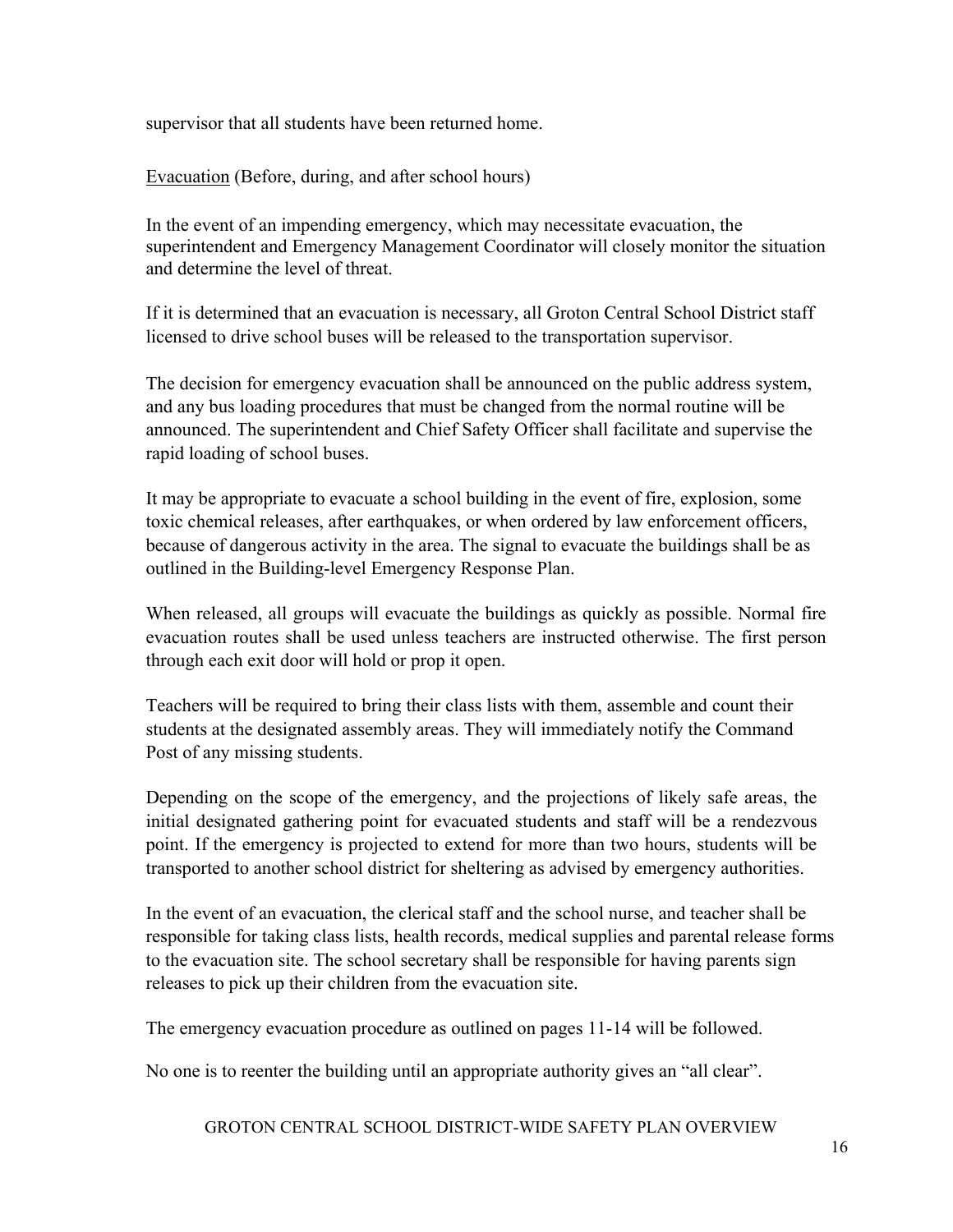In the event it is necessary to evacuate before or after school hours, the decision rests first with the superintendent, if present. If the superintendent is not present, the building principal may order evacuation. If there is no administrator present, the decision rests with the custodian. No activities should take place in any building without a custodian or administrator present.

Sheltering Sites (internal and external) The Groton Central School District has predetermined off-site evacuation locations which are to remain confidential.

Certain emergencies in the community may make it advisable for students and staff to remain in school beyond the end of the normal school day. The decision to shelter in place will be made by the Superintendent or Incident Commander. Students will normally remain in their classrooms, but groups may be taken to the libraries, gyms, or cafeterias. In the case of high winds and tornadoes, the gyms and cafeterias must not be used, and students should be prepared to move into the hallways marked for protective sheltering.

In case of such emergency, the principal shall give directions over the public address system. Teachers removing students from their classrooms must take their class lists and accompany their students to the designated area.

Staff will stay with the students until formally relieved of their duties by their supervisor. Office staff will be provide statements to parents and media outlets that has been generated by the Superintendent of her designee.

In the instance of extended sheltering-in-place, the Superintendent, or her designee, or if unavailable, the Incident Commander will notify the County Emergency Management Office and shall seek a declaration of emergency from the County Manager or the Town Supervisor so that the Red Cross can authorize the formal opening of a shelter, thus providing additional resources.

The Chief Safety Officer will then assume responsibility with the Red Cross, and will be responsible for maintaining order and handling logistics throughout the period during which shelter is needed.

The Groton Central School District has an agreement with the American Red Cross to use the District facilities to set up an Emergency Shelter. When the Red Cross requests use of Groton Central School buildings for such a shelter during an emergency, or when students from another school are evacuated to a school, the Emergency Management Coordinator and as many members of the Crisis Management Team as needed, will staff the Command Post to coordinate activities and assist in communications.